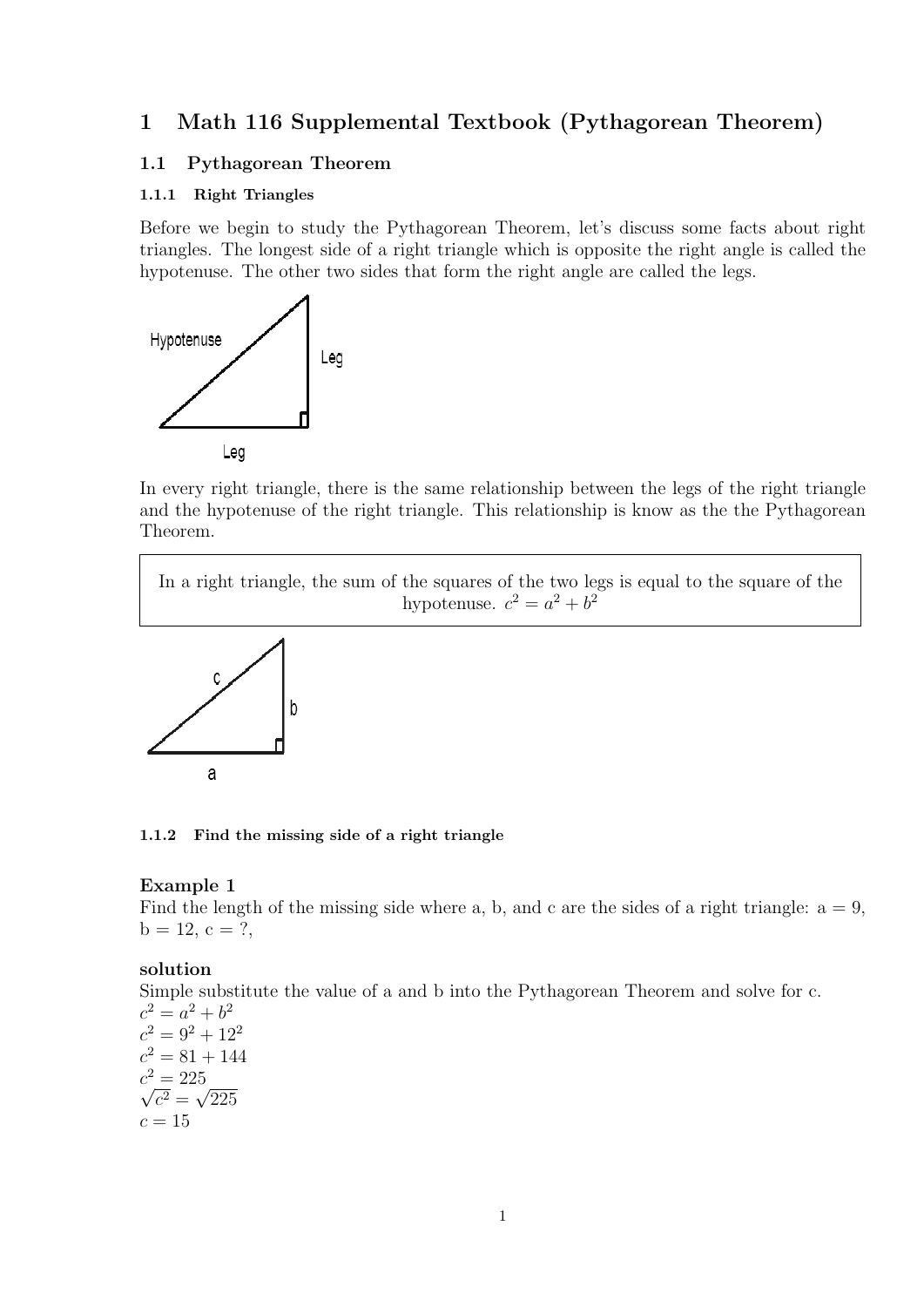### **Example 2**

Suppose the two legs of a right triangle are 5 units and 12 units, find the length of the hypotenuse.

**Solution** To find the solution, substitute the value of the legs into the Pythagorean theorem

and solve for the hypotenuse.

 $c^2 = a^2 + b^2$  $c^2 = 5^2 + 12^2$  $c^2 = 25 + 144$  $c^2 = 169$  $\sqrt{c^2} = \sqrt{169}$  $c = 13$ 

### **Example 3**

Suppose that the hypotenuse of a right triangle is 26 units and one leg is 10 units, find the measure of the other leg.

### **Solution**

To find the answer, substitute the value of the leg and hypotenuse into the Pythagorean theorem and solve for the missing leg.

 $c^2 = a^2 + b^2$  $26^2 = 10^2 + b^2$  $676 = 100 + b^2$  $b^2 = 576$  $\sqrt{b^2} = \sqrt{576}$  $c = 24$ 

#### **1.1.3 Applications of the Pythagorean Theorem**

The Pythagorean theorem has several real life applications. This is due to the fact that so many problems can be modeled or represented by a right triangle. If this is the case, then values can be assigned to the sides of the triangle and the unknown value can be found by solving for the missing side of the triangle. Here are some examples of applications of right triangles and the Pythagorean theorem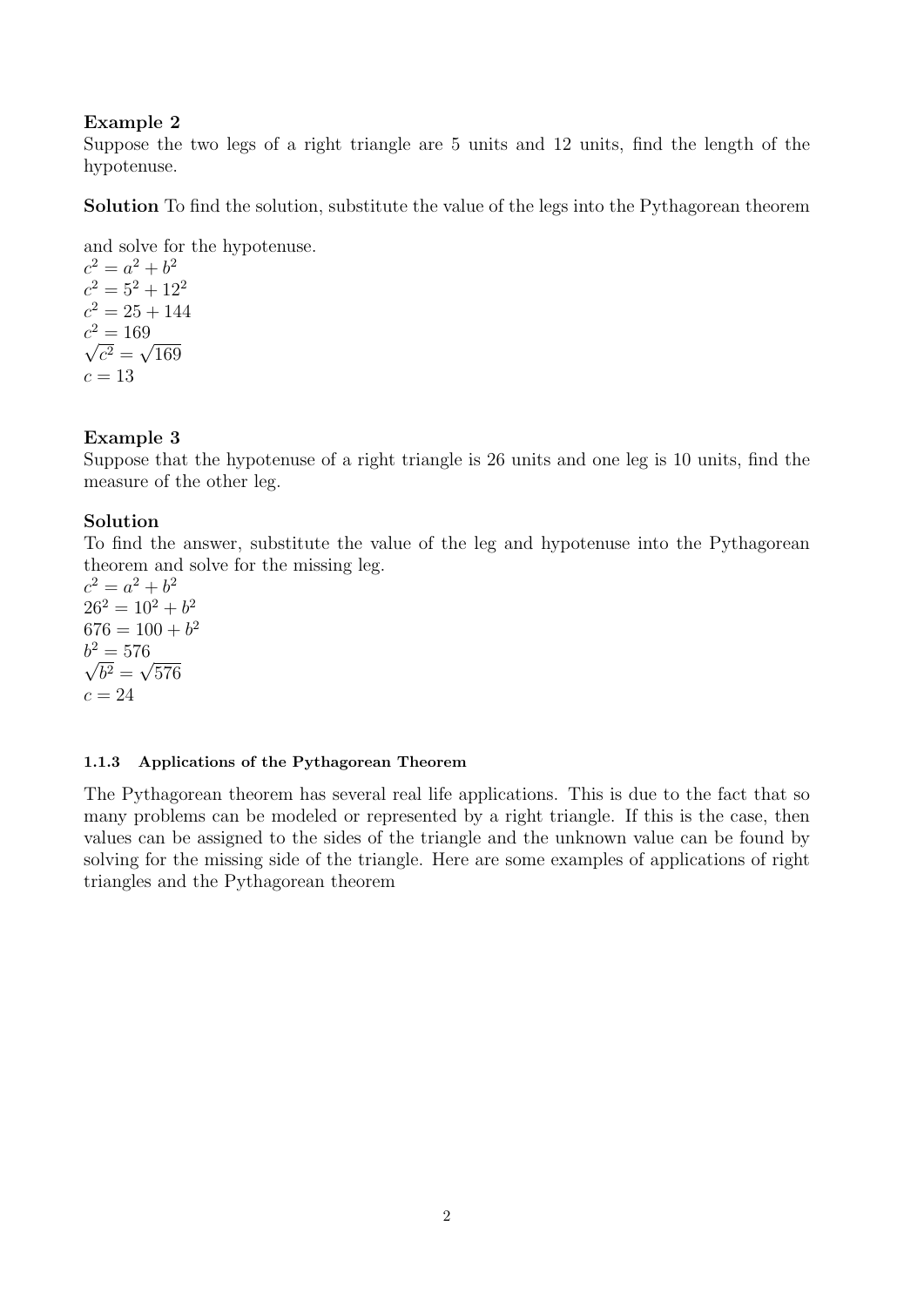### **Example 4**

An empty lot is 120 ft by 50 ft. How many feet would you save walking diagonally across the lot instead of walking length and width?





#### **Solution**

To find the answer, substitute the value of the legs into the Pythagorean theorem and solve for the hypotenuse. This will give you the distance for walking diagonally across the lot.

 $c^2 = a^2 + b^2$  $c^2 = 50^2 + 120^2$  $c^2 = 2500 + 14400$  $c^2 = 16900$  $\sqrt{c^2} = \sqrt{16900}$  $c = 130$ 

Now, find the distance walking length and width. Total distance  $=120ft + 50ft = 170ft$ 

Next, you can find the distance you saved by walking diagonally by subtracting the two distances. Distance saved =  $170ft - 130ft = 40ft$ 

Often construction workers and carpenters use angles and triangle in their profession. For example, carpenters can use the Pythagorean theorem to find measurements when constructing the walls of a house. In this case, we will find the length of a brace that is put inside the wall of the house to reinforce the wall.

### **Example 5**

A diagonal brace is to be placed in the wall of a room. The height of the wall is 10 feet and the wall is 24 feet long. (See diagram below) What is the length of the brace?



24 feet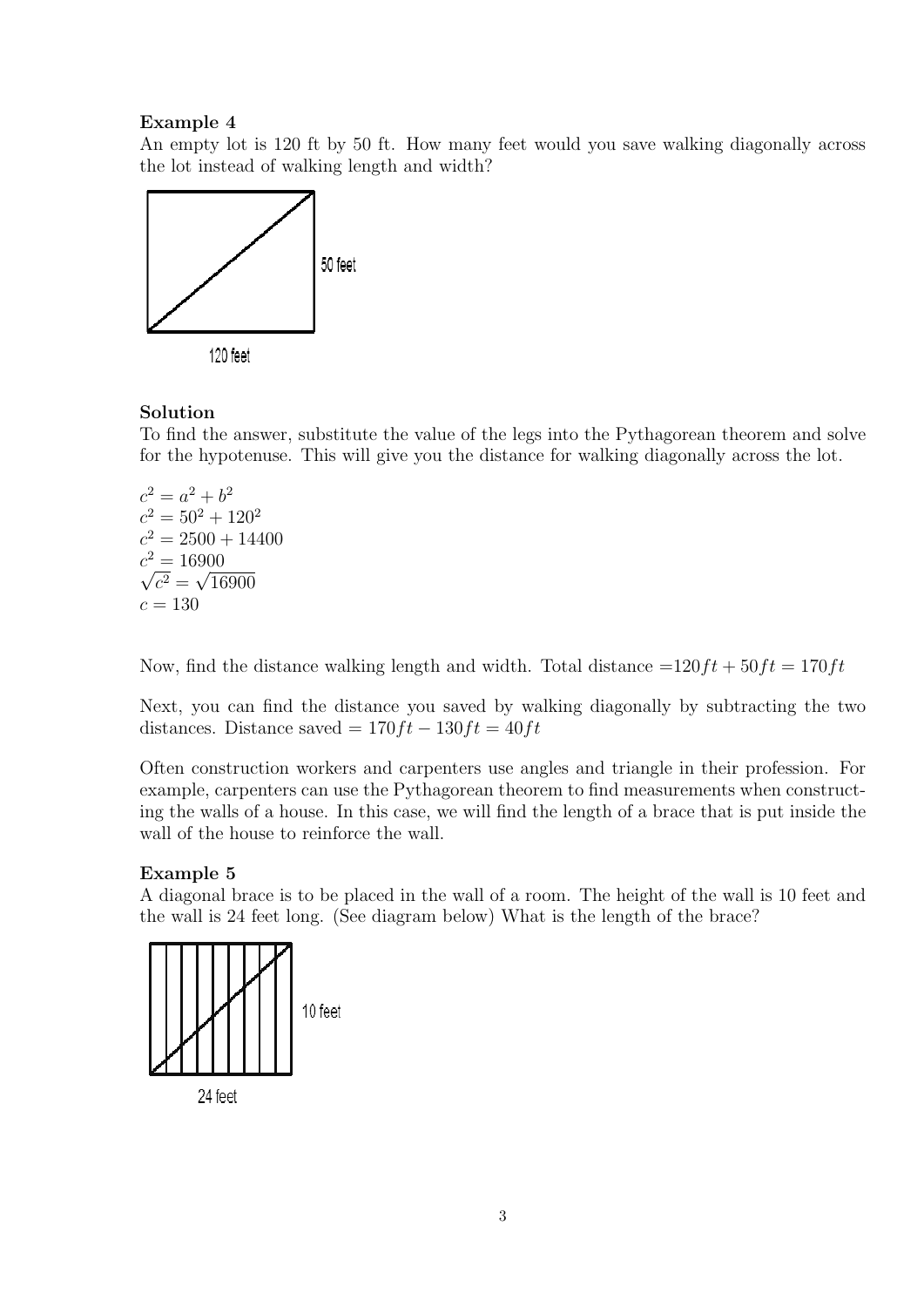## **Solution**

To find the answer, substitute the value of the legs into the Pythagorean Theorem and solve for the hypotenuse.

 $c^2 = a^2 + b^2$  $c^2 = 10^2 + 24^2$  $c^2 = 100 + 576$  $c^2 = 676$  $\sqrt{c^2} = \sqrt{676}$ *c* = 26*feet*

### **Example 6**

A television antenna is to be erected and held by guy wires. If the guy wires are 40 ft from the base of the antenna and the antenna is 50 ft high, what is the length of each guy wire?



## **Solution**

Substitute into the Pythagorean theorem using the values 40 feet and 50 feet in for the legs of the right triangle, and solve for the hypotenuse.

 $c^2 = a^2 + b^2$  $c^2 = 40^2 + 50^2$  $c^2 = 1600 + 2500$  $c^2 = 4100$  $\sqrt{c^2} = \sqrt{4100}$ *c* = 64*feet*

### **Example 7**

Given that a 35 foot ladder rest against a window ledge that is 25 feet above the ground, find out how far is the ladder from the edge the building?



### **Solution**

Use the Pythagorean theorem to find the distance the ladder is from the building by using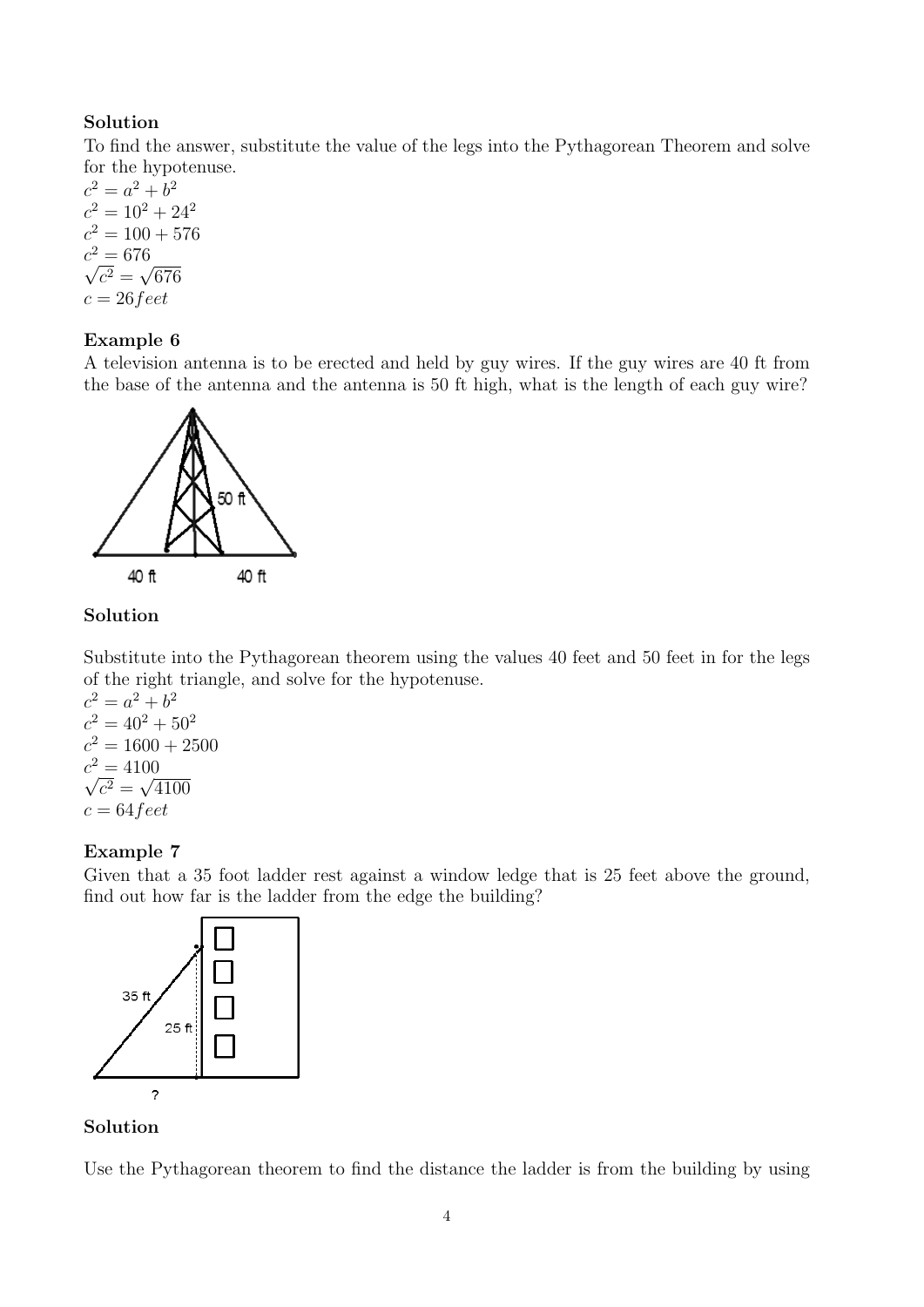the length of the ladder as the hypotenuse and height of the building as the legs of the triangle. After substituting into the Pythagorean theorem, solve for the other leg.

 $c^2 = a^2 + b^2$  $35^2 = 25^2 + b^2$  $1225 = 625 + b^2$  $b^2 = 600$  $\sqrt{b^2} = \sqrt{600}$ *b* = 24*.*5*feet*

#### **1.1.4 Historical Excursion: The Pythagorean Theorem**

The origins of right triangle geometry can be traced back to 3000 BC in ancient Egypt. The Egyptians used special right triangles to survey land by measuring out 3-4-5 right triangles to make right angles. They mostly understood right triangles in terms of ratios or what would now be referred to as Pythagorean triples. The Egyptians also had not developed a formula for the relationship between the sides of a right triangle. At this time in history, it is important to know that the Egyptians also had not developed the concept of a variable or equation. They studied specific examples of right triangles. For example, they used ropes to measure out distances to form right triangles that were in whole number ratios. In the next illustration, it is demonstrated how a 3-4-5 right triangle can be formed using ropes to create a right angle.



Using ropes that had knots that where equally spaced, the Egyptians could measure out right angles by making a 3-4-5 right angle or other right triangles with the rope.

It wasn't until around 500 BC, when a Greek mathematician name Pythagoras discovered that there was relationship between the sides of a right triangle. This relationship or formula is now known as the Pythagorean Theorem.

#### **Example 8**

Determine if the triangle measured out by ropes has a right angle.



If you count the number of knots on each side of the triangle you get a ratio of 6-8-10.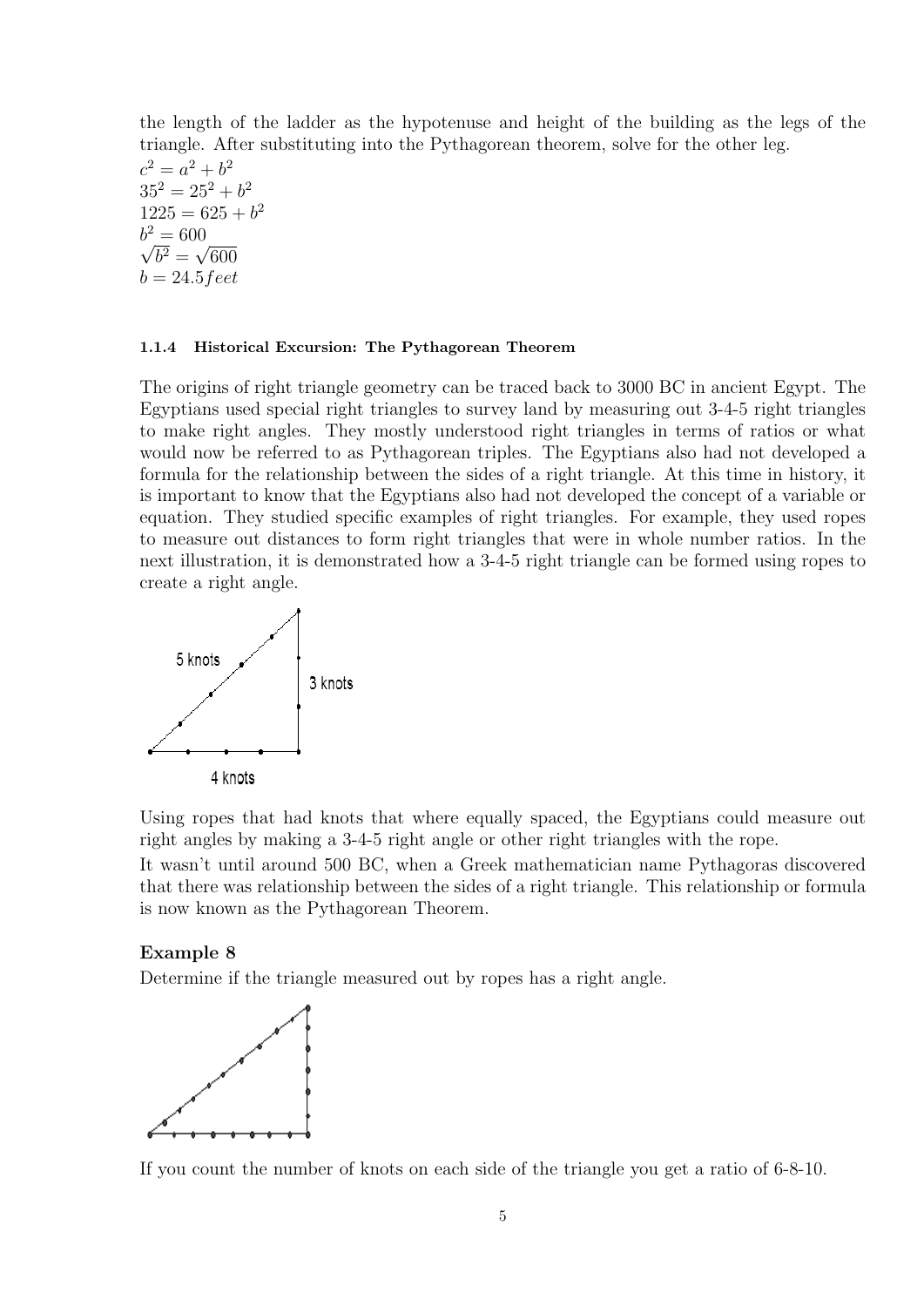

Substituting these values into the Pythagorean Theorem using 10 as the hypotenuse and the other two sides as the legs, you can determine if the triangle is a right triangle.

 $c^2 = a^2 + b^2$  $10^2 = 6^2 + 8^2$  $100 = 36 + 64$  $100 = 100$ 

After substituting these values into the Pythagorean Theorem, the final values obtained on both sides of the equation are equal. This verifies that the triangle is a right triangle and therefore, has a right angle.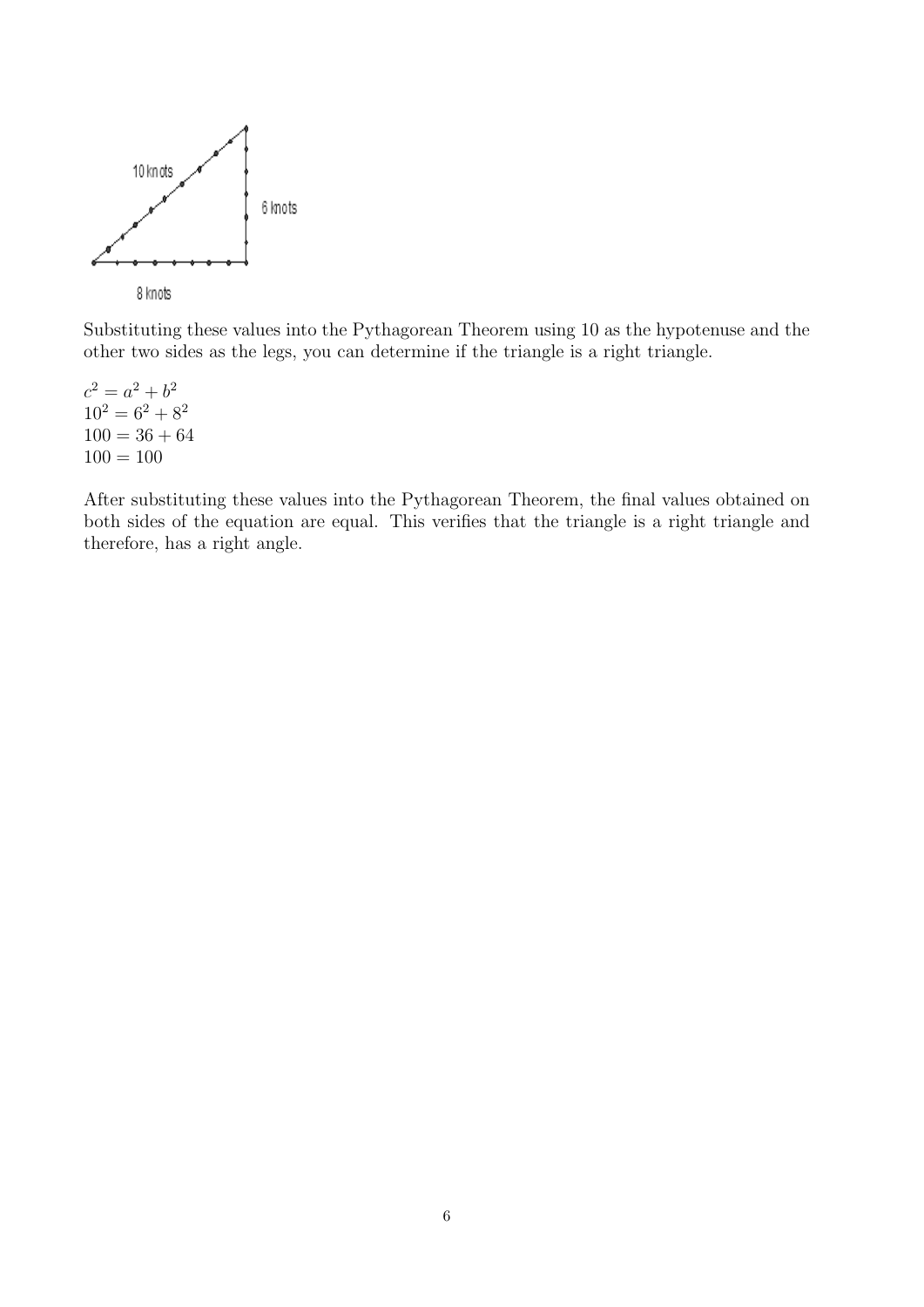#### **1.1.5 Exercises**

- 1. Find the length of the missing side:  $a = 6$ ,  $b = 8$ , and  $c = ?$
- 2. Find the length of the missing side.  $a = 12$ ,  $c = 20$ ,  $b = ?$
- 3. Find the length of the missing leg in the diagram below: (Round answer to the nearest tenth)



4. Find the length of the missing side.



- 5. A rectangular shaped lot is 80 ft by 60 ft. How many feet would you save walking diagonally across the lot instead of walking length and width?
- 6. A diagonal brace is to be placed in the wall of a room. The height of the wall is 8 feet and the wall is 20 feet long. (See diagram below) What is the length of the brace?



- 7. Find the length of the diagonal of a rectangle that is 30 ft by 40 ft.
- 8. Find the length of the diagonal of a rectangle that is 30 ft by 30 ft.